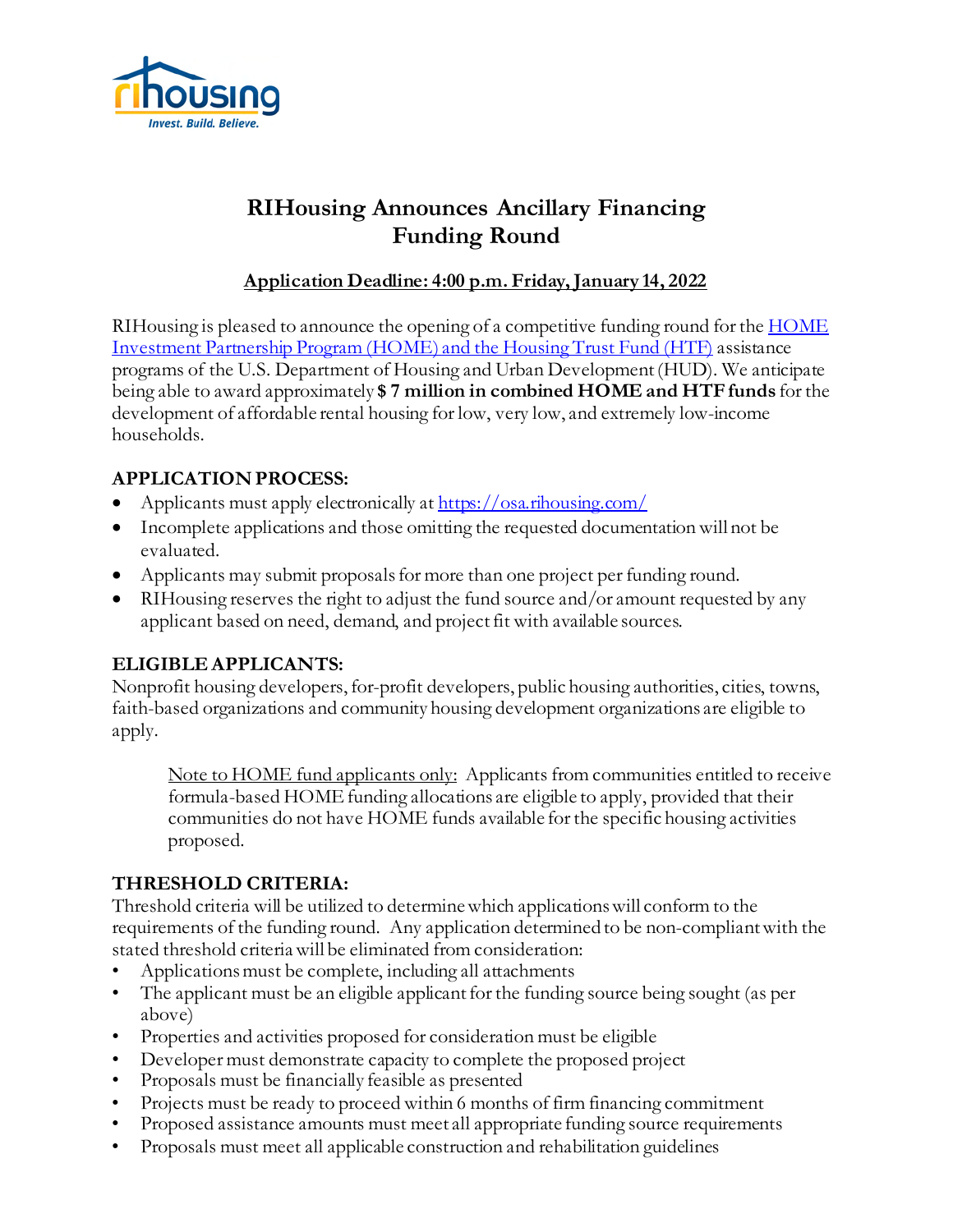

- Proposals must be consistent with the State Land Use Plan, applicable Municipal Affordable Housing Plan an[d State Consolidated Plan](https://www.rihousing.com/wp-content/uploads/FINAL-2020-2024-Rhode-Island-Consolidated-Plan_PUBLICATION_7.9.pdf)
- Projects must meet funding priority requirements (as set forth below and in the Attachments)
- Projects must be consistent with the appropriate program income targeting requirements

### **DISTRIBUTION PLAN AND SCORING:**

[Distribution Plans](https://www.rihousing.com/wp-content/uploads/aap20.pdf) for each program, including funding priorities and scoring criteria, are attached.

#### **Note: RIHousing is no longer accepting proposals for homeownership under the HOME Program.**

#### **ENVIRONMENTAL REVIEWS:**

Proposals awarded **HOME** o[r HTF](https://www.hudexchange.info/programs/environmental-review/htf/) funds are subject to environmental reviews. Please click on the relevant program hyperlink for each program to review applicable environmental provisions and to ensure project eligibility prior to applying.

#### **APPLICATION SUBMISSION:**

Applications must be completed electronically a[t https://osa.rihousing.com/](https://osa.rihousing.com/). **No applications will be accepted after 4:00 p.m. on Friday, January 14, 2022.** 

If you have questions about the HOMEor HTF programs, please contact either Brittany Toomey at 401-429-1455 or  $\underline{b}$  toomey@rihousing.com, or Lauren Farley at 401-429-1412 or [lfarley@rihousing.com](mailto:lfarley@rihousing.com).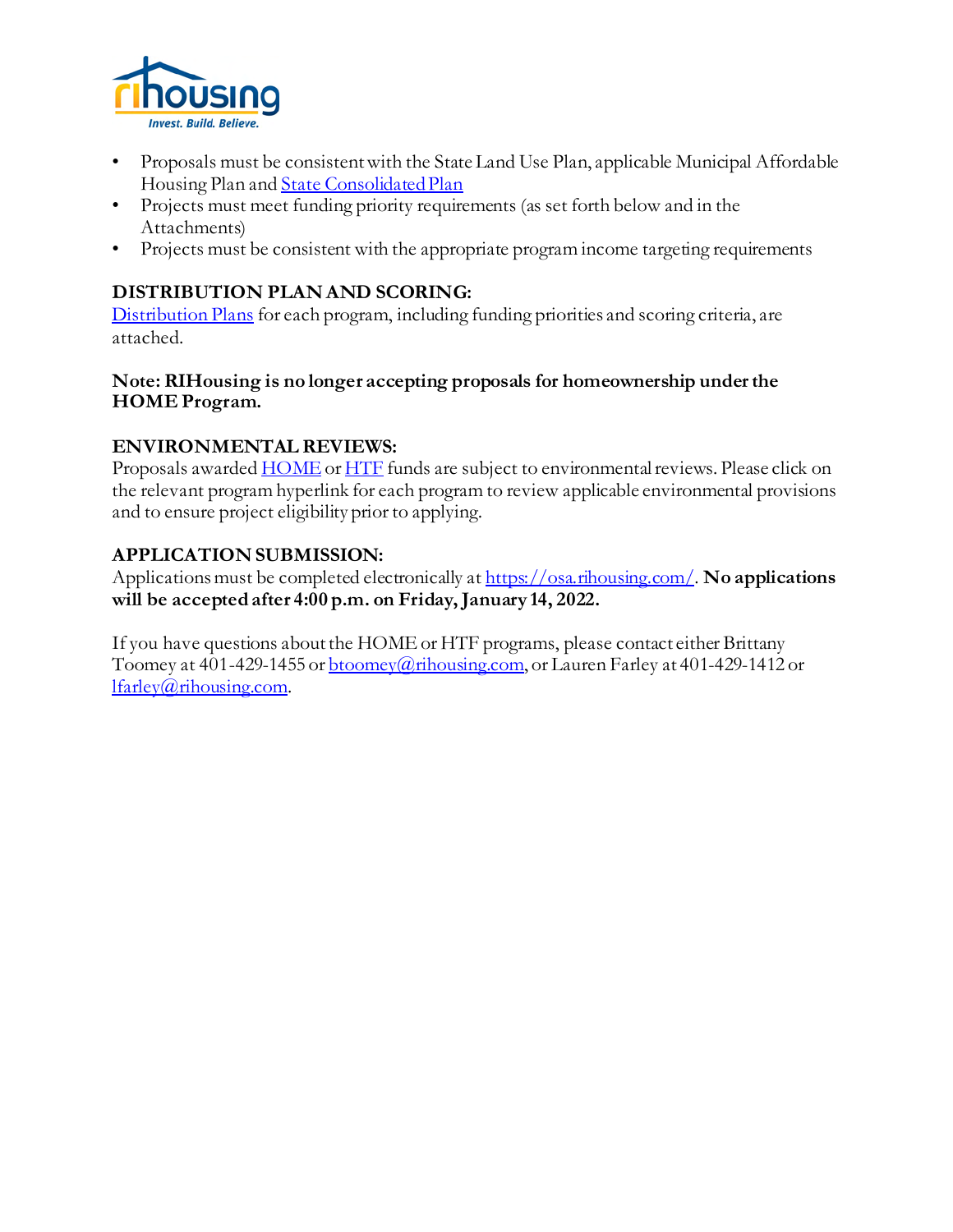

## **Attachment A: HOME Program Distribution Plan**

The State's HOME program awards funding for the purpose of acquisition, rehabilitation and new construction of rental affordable housing. There is a cap of 10% of the HOME award to use on administration of the program. Annually, 15% of program funds may be allocated to an eligible Community Housing Development Organization (CHDO) and RIHousing may provide HOME assistance, in the form of operating funds, to those eligible organizations upon award of project funds.

#### **Priorities and relative importance**

1) High Priorities:

- a) Substantial rehabilitation and/or new construction to provide new rental units for low and very low-income families;
- b) Substantial rehabilitation and/or new construction of new rental housing units for homeless and special needs populations (as defined in the Consolidated Plan), in conjunction with supportive services.

2) Medium Priorities:

- a) New construction to provide new rental units for low and very-low income one and twoperson households;
- b) Preservation of the existing affordable housing stock through rehabilitation. (Properties eligible for assistance under 24 CFR 248 "Prepayment of Low Income Housing Mortgages" are ineligible for HOME funds).

#### 3) Low Priorities:

- a) Moderate rehabilitation of rental units for low- and very low-income households throughout the State including the elimination of lead-based paint hazards, correction of code violations, the provision of handicapped access for persons with disabilities and the elderly, and to increase the energy efficiency of units occupied by lower income families;
- b) Acquisition only for the purposes of any of the above-mentioned activities.

Homeownership development, direct homeownership assistance, down payment and closing cost assistance, which do not include housing development, are not among the priorities of the HOME Program.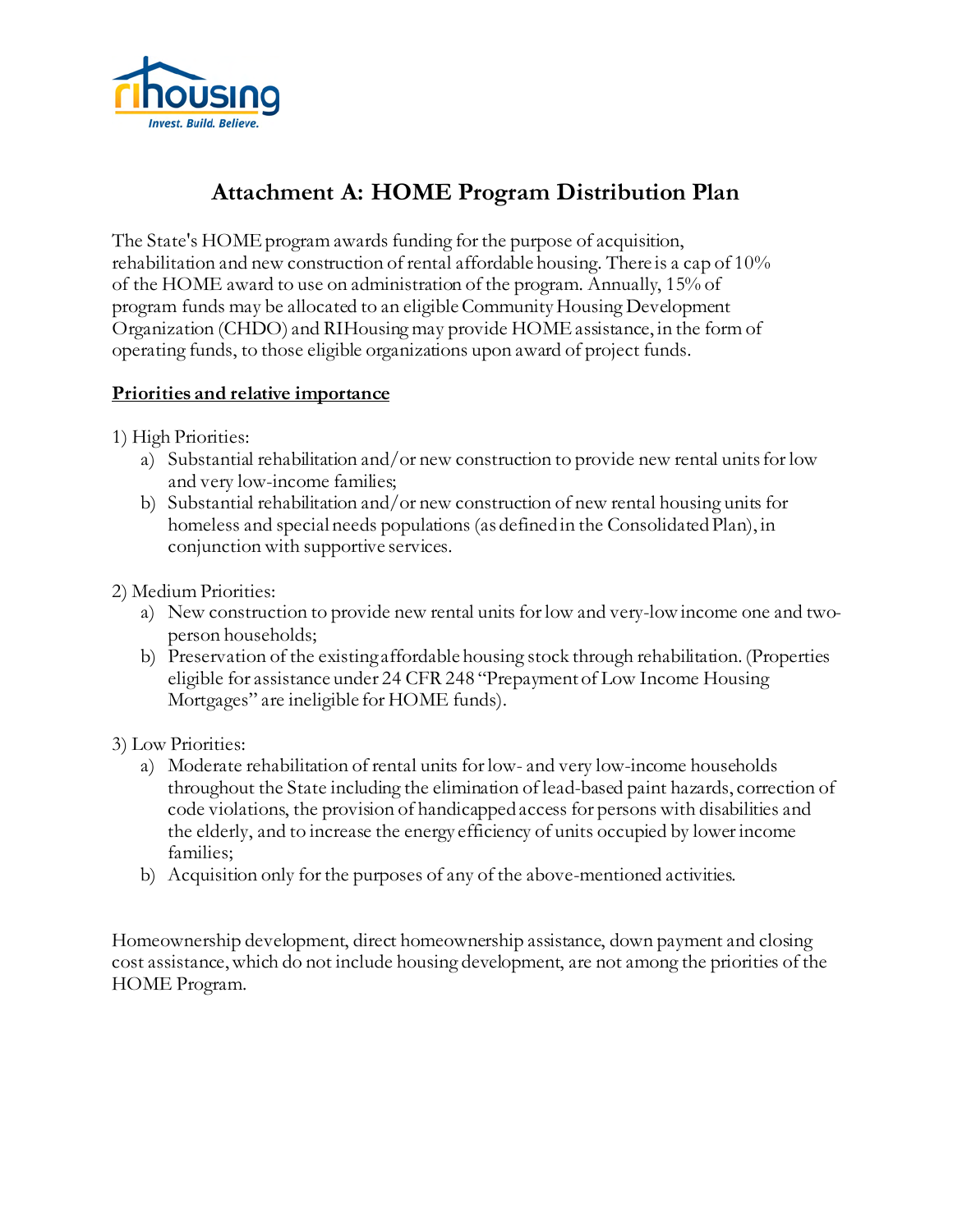

# **Attachment B: HTF Program Distribution Plan**

The Housing Trust Fund (HTF) is an affordable housing production program that will complement existing federal, state and local efforts to increase and preserve the supply of decent, safe, and sanitary affordable housing for families and other households in Rhode Island, including homeless families<sup>1</sup>. One hundred percent  $(100\%)$  of the HTF funds awarded in 2022 must benefit extremely low-income families or families with incomes at or below the poverty line (whichever is greater).

#### **Priorities and relative importance**

- 1) High Priorities:
	- a) Acquisition and/or substantial rehabilitation and/or new construction to provide rental units for families;
	- b) Acquisition and/or rehabilitation and/or new construction of rental housing units for homeless and special needs populations in conjunction with supportive services;
	- c) Acquisition and/or rehabilitation and/or new construction of rental housing units that provides or will provide project-based rental assistance to eligible tenants.
- 2) Medium Priorities:
	- a) Preservation of existing affordable rental housing stock through rehabilitation, acquisition, or other eligible assistance;
	- b) Acquisition and/or rehabilitation and/or new construction to provide rental units for one and two-person households;
	- c) Acquisition, and/or rehabilitation and/or new construction to provide rental units for elderly residents.
- 3) Low Priorities:
	- a) Moderate rehabilitation of rental units for families throughout the State including the elimination of lead-based paint hazards, correction of code violations, the provision of handicapped access for persons with disabilities and for the elderly, and to increase the energy efficiency of family units;
	- b) Funds used to create additional affordable rental housing units to assure no net loss of units as a result of demolition, conversions to homeownership, prepayment or voluntary termination of State or federally assisted mortgages.

RIHousing has determined that direct homeownership assistance, down payment and closing cost assistance, which do not include housing development, are not among priorities of the HTF Program.

<span id="page-3-0"></span><sup>&</sup>lt;sup>1</sup> To learn more about the HTF program, visit the HUD Exchange at: [https://www.hudexchange.info/programs/HTF/](https://www.hudexchange.info/programs/htf/).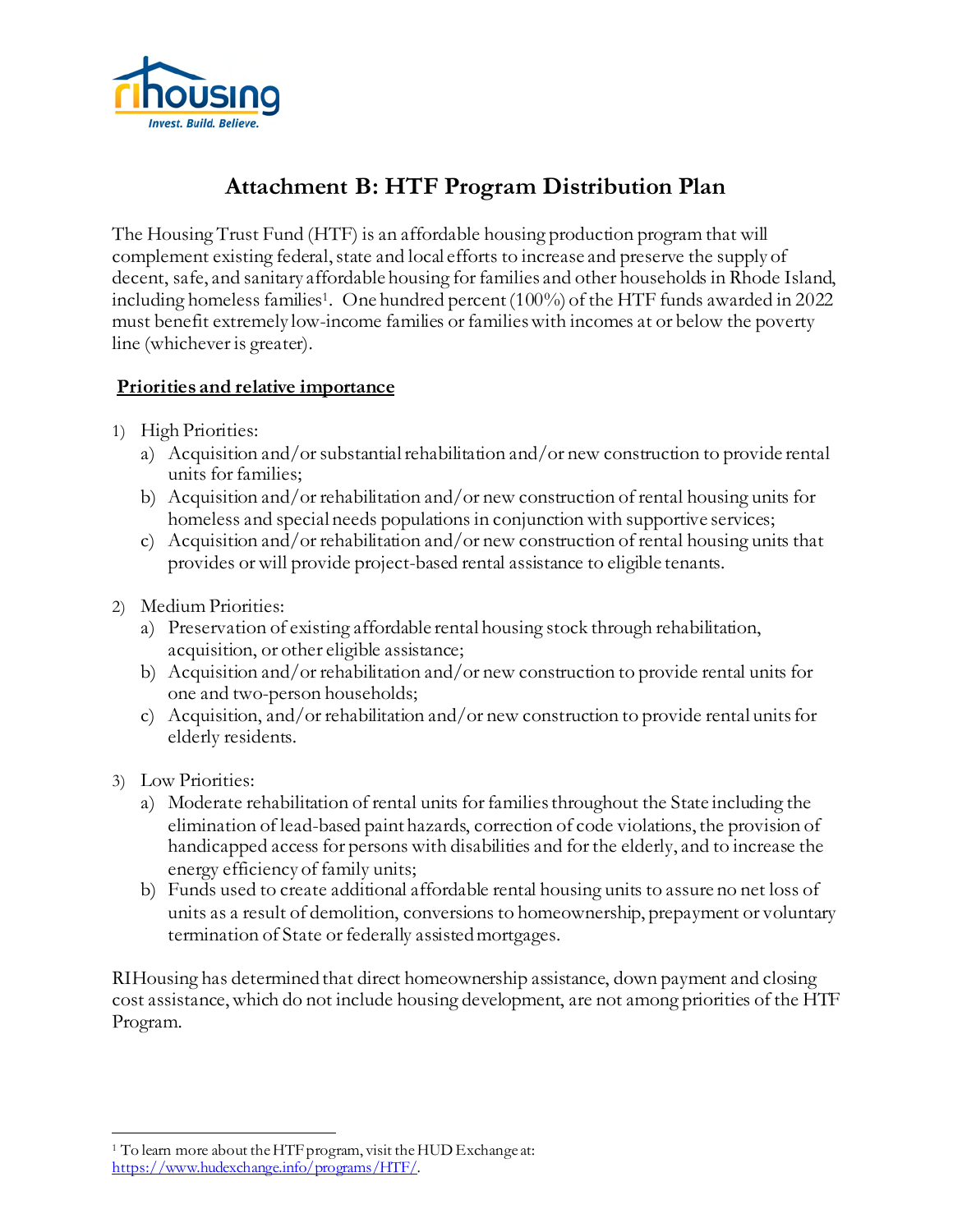

# **Attachment C: HOME Program Scoring**

| <b>Scoring Factor</b>                                                                                             | Total Possible |
|-------------------------------------------------------------------------------------------------------------------|----------------|
|                                                                                                                   | Points         |
| Meeting Program Priorities: The extent to which the proposal addresses one or more of the HOME Program            | 30             |
| Priorities outlined below (Tier 1 priorities=30 points; Tier 2 priorities=25 points; Tier 3 priorities=20 points) |                |
| Applicant Ability to Obligate and Undertake Eligible Activities: Capacity of the applicant to undertake the       | 20             |
| proposed activity (past project performance-up to 7 points, development and management team-up to 7               |                |
| points, financial feasibility-up to 6 points, deduction of up to 9 points for HOME findings: if in monitoring-    |                |
| 3 points, if past compliance concerns-3 points, and/or if there was a lack of responsiveness to past requests     |                |
| for required information - 3 points)                                                                              |                |
| Leverage and Match: Commitment of and amount of leveraged resources and a vailable match (n on-federal            | 15             |
| match will be scored more highly)                                                                                 |                |
| Demonstrated demand: Market study or waitlist (full points allocated if waiting lists are provided, 5 points      | 10             |
| for demonstration of need but not demand)                                                                         |                |
| Financial feasibility of Project: Committed or projected operating subsidy=up to 5 points; Pro forma              | 10             |
| performance through a ffordability period=up to 5 points                                                          |                |
| Design and Construction Standards: Meets or exceeds RIHousing Design and Construction Standards                   | 10             |
| Community Participation: Evidence of community engagement, public solicitation of feedback, and/or                | 5              |
| resident participation in project planning or execution                                                           |                |
| Geographic Diversity: HOME funding is a vailable to all communities in the State, with the general exception      | 5              |
| of Providence, Pawtucket and Woonsocket (entitlement communities), which receive HOME allocations                 |                |
| directly from HUD. Entitlement communities may be eligible for State HOME funding if the entitlement              |                |
| entities do not have funds available for a specific activity. Priority will be given to non-entitlement           |                |
| communities who have yet to meet or exceed State requirements that at least 10% of housing stock is               |                |
| affordable (1 point).                                                                                             |                |
| Additional points will be given for each of the following:                                                        |                |
| • accessibility to transit (1 point);                                                                             |                |
| • accessibility to employment centers (1 point);                                                                  |                |
| • accessibility to high performing schools (1 point);                                                             |                |
| • accessibility of community services (1 point)                                                                   |                |
| Duration of Affordability: Term of Affordability exceeds minimum requirements for type of unit and amount         | 5              |
| of funding requested. HOME affordability varies dependent on projecttype and level of HOME investment.            |                |
| (meets a ffordability - 2 points, +1-10 years - 3 points, +11-20 years - 4 points, +21 years or more - 5 points)  |                |
| Priority Housing Needs of the State: Connectedness to State Consolidated Plan priority needs                      | 5              |
| Additional Merits: Preference for underserved segments of the population as defined in the State's                | 5              |
| Consolidated Plan                                                                                                 |                |
| Additional Merits: Project provides access to resident services and supports (maximum point a llocation to        | 5              |
| those applications which include executed MOUs with service partners)                                             |                |
| Additional Merits: Project integrates green design elements, universal design, energy and water                   | $\overline{5}$ |
| conservation, etc. technologies a bove and beyond the Design & Construction standards.                            |                |
| <b>TOTAL</b>                                                                                                      | 130            |